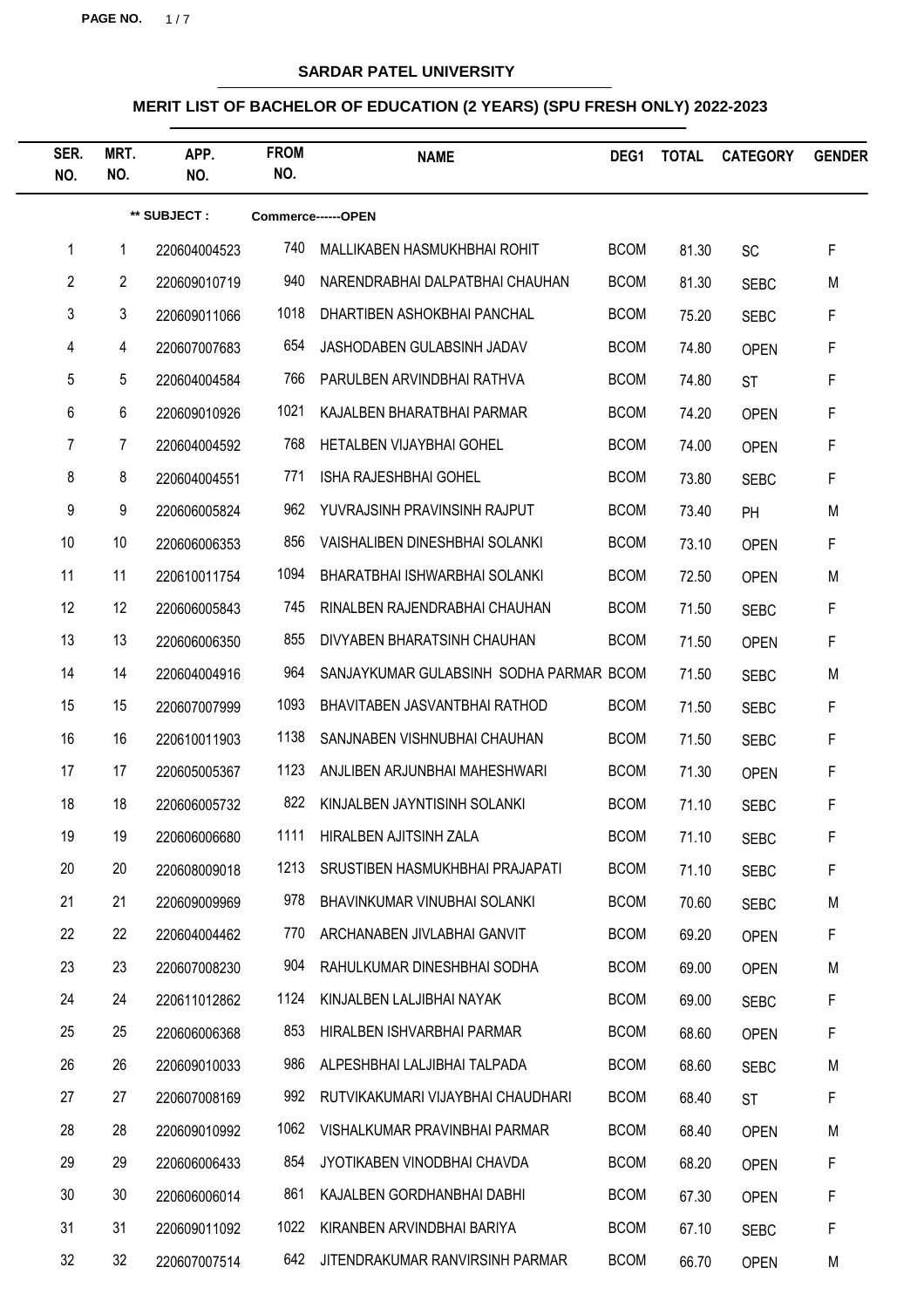**PAGE NO.** 2/7

# **SARDAR PATEL UNIVERSITY**

| SER.<br>NO. | MRT.<br>NO. | APP.<br>NO.  | <b>FROM</b><br>NO. | <b>NAME</b>                      | DEG <sub>1</sub> | <b>TOTAL</b> | <b>CATEGORY</b> | <b>GENDER</b> |
|-------------|-------------|--------------|--------------------|----------------------------------|------------------|--------------|-----------------|---------------|
|             |             | ** SUBJECT : |                    | Commerce------OPEN               |                  |              |                 |               |
| 33          | 33          | 220607007625 | 662                | VANITABAHEN MATHURBHAI BARIYA    | <b>BCOM</b>      | 66.10        | <b>SEBC</b>     | F             |
| 34          | 34          | 220604004908 | 678                | YAGNESH PRAHLADBHAI JOSHI        | <b>BCOM</b>      | 65.70        | <b>EWS</b>      | M             |
| 35          | 35          | 220606005965 | 808                | KARINA NILESHKUMAR PANDYA        | <b>BCOM</b>      | 65.50        | <b>OPEN</b>     | F             |
| 36          | 36          | 220604004626 | 765                | JYOTIKABEN HIRANSINH CHAUHAN     | <b>BCOM</b>      | 65.40        | <b>OPEN</b>     | F             |
| 37          | 37          | 220606006152 | 670                | NIKITABEN CHHATRASINH RATHVA     | <b>BCOM</b>      | 64.40        | <b>ST</b>       | F             |
| 38          | 38          | 220610011501 | 1167               | URVASHIBEN DINESHBHAI MAKWANA    | <b>BCOM</b>      | 63.10        | <b>SC</b>       | F             |
| 39          | 39          | 220609010729 | 1006               | YUVRAJBHALJAYANTIBHAI THAKOR     | <b>BCOM</b>      | 62.80        | <b>SEBC</b>     | M             |
| 40          | 40          | 220607008271 | 991                | VISHALKUMAR MAHESHBHAI CHAUDHARI | <b>BCOM</b>      | 60.70        | <b>ST</b>       | M             |
| 41          | 41          | 220612013018 | 1229               | SEEMABEN ARJUNBHAI RATHAVA       | <b>BCOM</b>      | 59.20        | <b>ST</b>       | F             |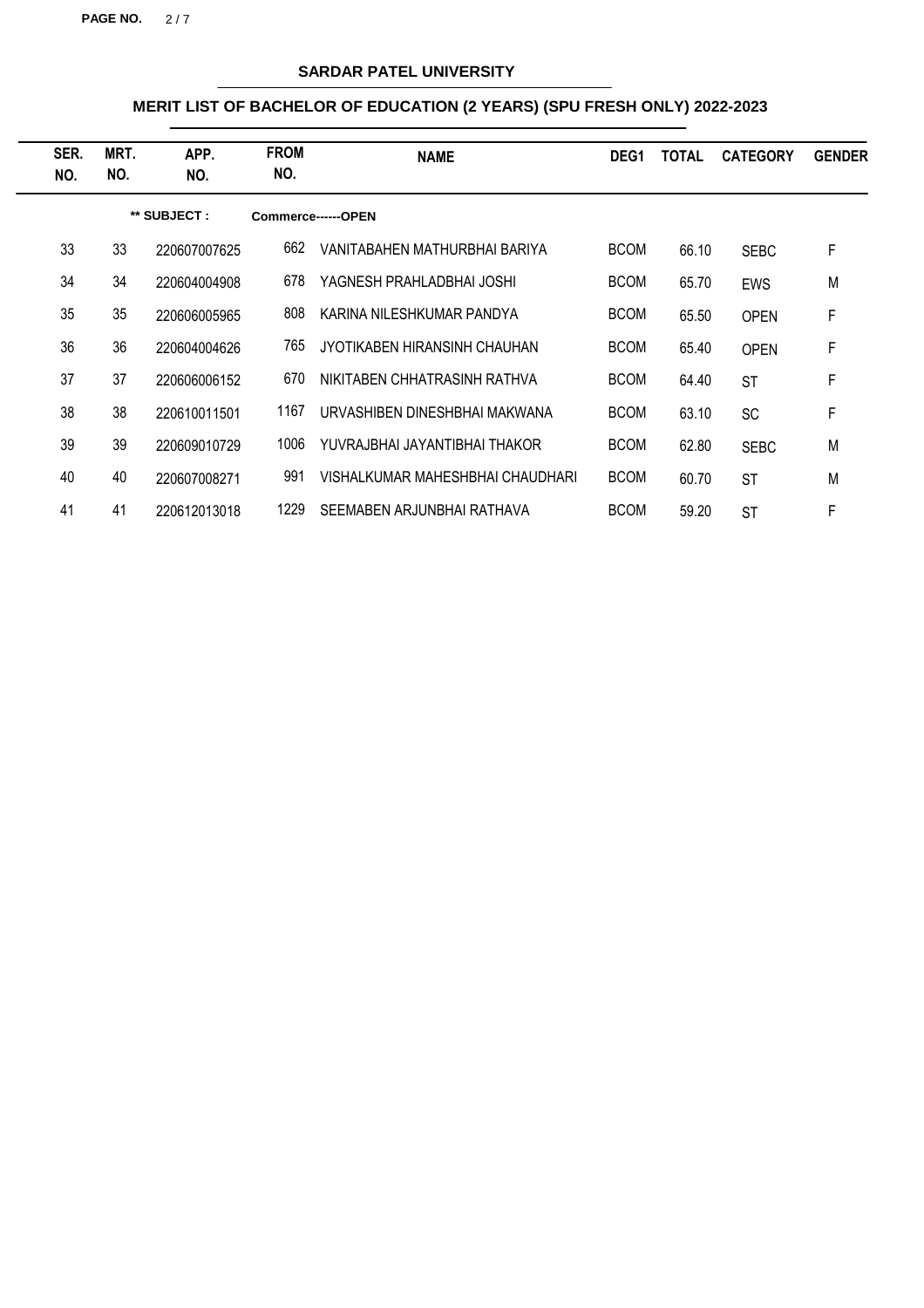**PAGE NO.** 3/7

# **SARDAR PATEL UNIVERSITY**

| SER.<br>NO. | MRT.<br>NO. | APP.<br>NO.  | <b>FROM</b><br>NO. | <b>NAME</b>                   | DEG <sub>1</sub> | <b>TOTAL</b> | <b>CATEGORY</b> | <b>GENDER</b> |
|-------------|-------------|--------------|--------------------|-------------------------------|------------------|--------------|-----------------|---------------|
|             |             | ** SUBJECT : | Commerce------SC   |                               |                  |              |                 |               |
|             |             | 220604004523 | 740                | MALLIKABEN HASMUKHBHAI ROHIT  | <b>BCOM</b>      | 81.30        | <b>SC</b>       |               |
| 2           | 38          | 220610011501 | 1167               | URVASHIBEN DINESHBHAI MAKWANA | <b>BCOM</b>      | 63.10        | SC              |               |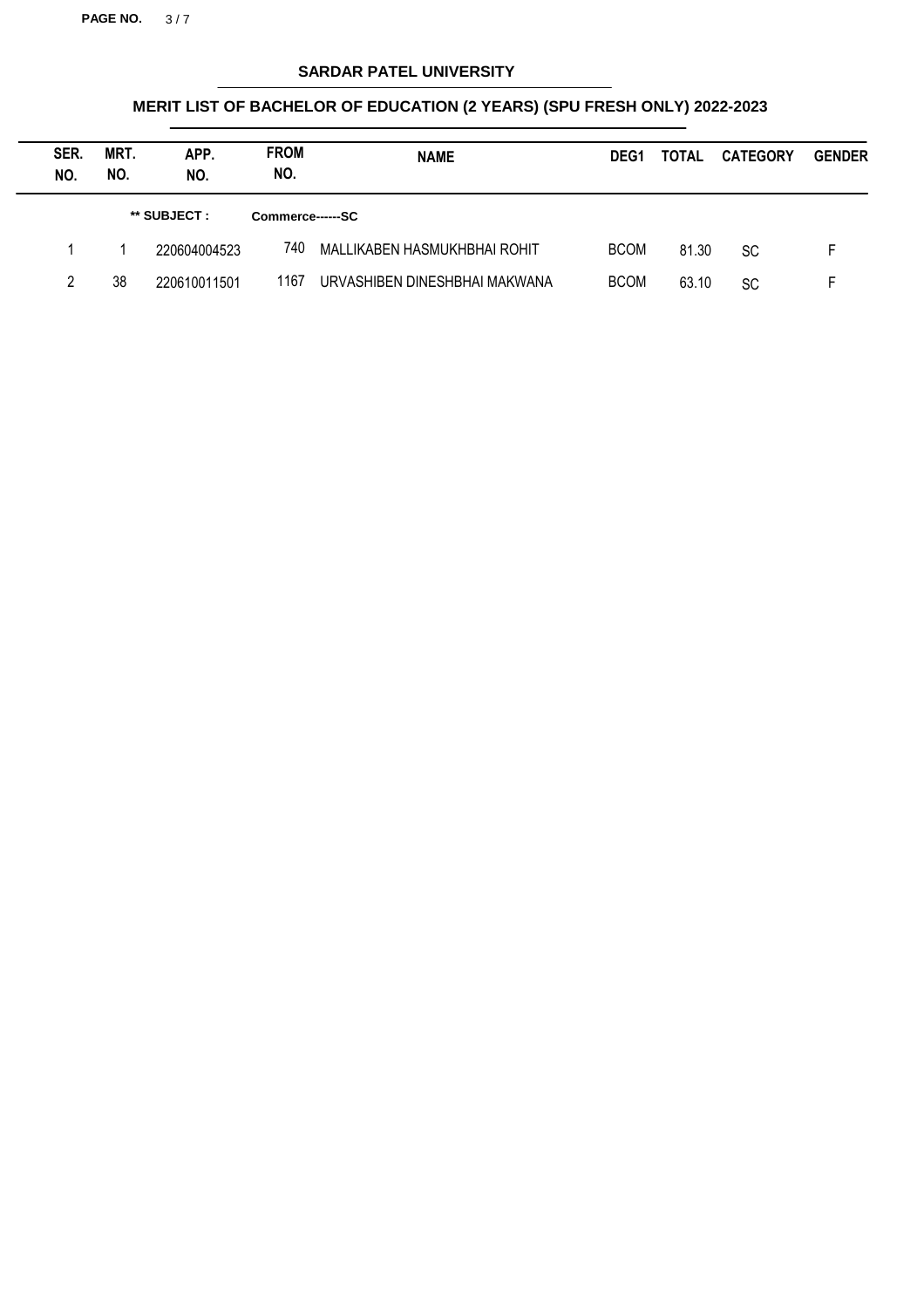**PAGE NO.** 4 / 7

# **SARDAR PATEL UNIVERSITY**

| SER.<br>NO. | MRT.<br>NO. | APP.<br>NO.  | <b>FROM</b><br>NO. | <b>NAME</b>                       | DEG <sub>1</sub> | <b>TOTAL</b> | <b>CATEGORY</b> | <b>GENDER</b> |
|-------------|-------------|--------------|--------------------|-----------------------------------|------------------|--------------|-----------------|---------------|
|             |             | ** SUBJECT : | Commerce------ST   |                                   |                  |              |                 |               |
|             | 5           | 220604004584 | 766                | PARULBEN ARVINDBHAI RATHVA        | <b>BCOM</b>      | 74.80        | <b>ST</b>       | F.            |
| 2           | 27          | 220607008169 | 992                | RUTVIKAKUMARI VIJAYBHAI CHAUDHARI | <b>BCOM</b>      | 68.40        | <b>ST</b>       | F             |
| 3           | 37          | 220606006152 | 670                | NIKITABEN CHHATRASINH RATHVA      | <b>BCOM</b>      | 64.40        | <b>ST</b>       | F             |
| 4           | 40          | 220607008271 | 991                | VISHALKUMAR MAHESHBHAI CHAUDHARI  | <b>BCOM</b>      | 60.70        | <b>ST</b>       | M             |
| 5           | 41          | 220612013018 | 1229               | SEEMABEN ARJUNBHAI RATHAVA        | <b>BCOM</b>      | 59.20        | <b>ST</b>       | F             |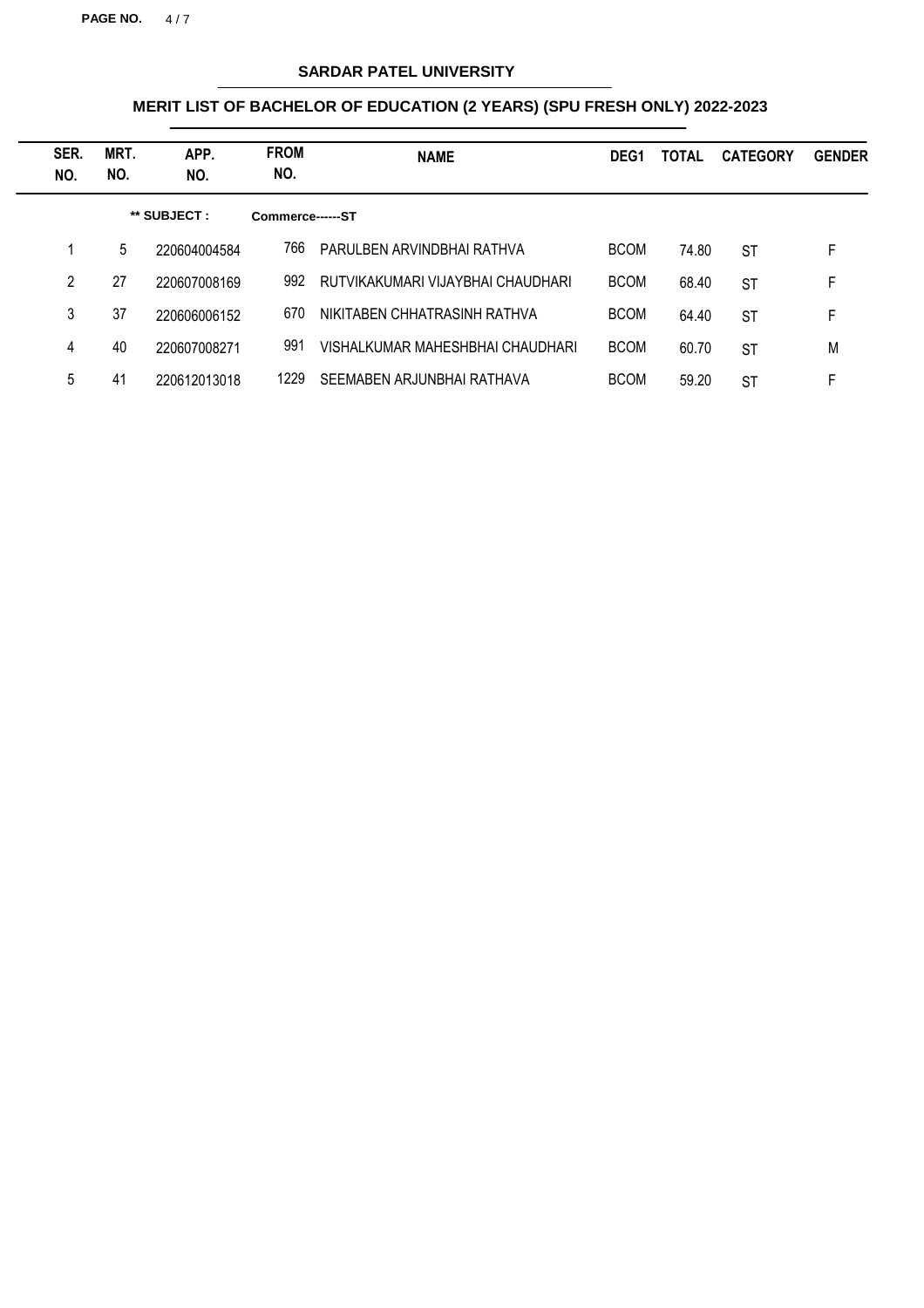**PAGE NO.** 5/7

# **SARDAR PATEL UNIVERSITY**

| SER.<br>NO.    | MRT.<br>NO.    | APP.<br>NO.  | <b>FROM</b><br>NO. | <b>NAME</b>                             | DEG1        | <b>TOTAL</b> | <b>CATEGORY</b> | <b>GENDER</b> |
|----------------|----------------|--------------|--------------------|-----------------------------------------|-------------|--------------|-----------------|---------------|
|                |                | ** SUBJECT:  |                    | Commerce------SEBC                      |             |              |                 |               |
| 1              | $\overline{2}$ | 220609010719 | 940                | NARENDRABHAI DALPATBHAI CHAUHAN         | <b>BCOM</b> | 81.30        | <b>SEBC</b>     | M             |
| $\overline{2}$ | 3              | 220609011066 | 1018               | DHARTIBEN ASHOKBHAI PANCHAL             | <b>BCOM</b> | 75.20        | <b>SEBC</b>     | F             |
| 3              | 8              | 220604004551 | 771                | <b>ISHA RAJESHBHAI GOHEL</b>            | <b>BCOM</b> | 73.80        | <b>SEBC</b>     | F             |
| 4              | 12             | 220606005843 | 745                | RINALBEN RAJENDRABHAI CHAUHAN           | <b>BCOM</b> | 71.50        | <b>SEBC</b>     | F             |
| 5              | 14             | 220604004916 | 964                | SANJAYKUMAR GULABSINH SODHA PARMAR BCOM |             | 71.50        | <b>SEBC</b>     | M             |
| 6              | 15             | 220607007999 | 1093               | BHAVITABEN JASVANTBHAI RATHOD           | <b>BCOM</b> | 71.50        | <b>SEBC</b>     | F             |
| 7              | 16             | 220610011903 | 1138               | SANJNABEN VISHNUBHAI CHAUHAN            | <b>BCOM</b> | 71.50        | <b>SEBC</b>     | F             |
| 8              | 18             | 220606005732 | 822                | KINJALBEN JAYNTISINH SOLANKI            | <b>BCOM</b> | 71.10        | <b>SEBC</b>     | F             |
| 9              | 19             | 220606006680 | 1111               | HIRALBEN AJITSINH ZALA                  | <b>BCOM</b> | 71.10        | <b>SEBC</b>     | F             |
| 10             | 20             | 220608009018 | 1213               | SRUSTIBEN HASMUKHBHAI PRAJAPATI         | <b>BCOM</b> | 71.10        | <b>SEBC</b>     | F             |
| 11             | 21             | 220609009969 | 978                | BHAVINKUMAR VINUBHAI SOLANKI            | <b>BCOM</b> | 70.60        | <b>SEBC</b>     | M             |
| 12             | 24             | 220611012862 | 1124               | KINJALBEN LALJIBHAI NAYAK               | <b>BCOM</b> | 69.00        | <b>SEBC</b>     | F             |
| 13             | 26             | 220609010033 | 986                | ALPESHBHAI LALJIBHAI TALPADA            | <b>BCOM</b> | 68.60        | <b>SEBC</b>     | M             |
| 14             | 31             | 220609011092 | 1022               | KIRANBEN ARVINDBHAI BARIYA              | <b>BCOM</b> | 67.10        | <b>SEBC</b>     | F             |
| 15             | 33             | 220607007625 | 662                | VANITABAHEN MATHURBHAI BARIYA           | <b>BCOM</b> | 66.10        | <b>SEBC</b>     | F             |
| 16             | 39             | 220609010729 | 1006               | YUVRAJBHAI JAYANTIBHAI THAKOR           | <b>BCOM</b> | 62.80        | <b>SEBC</b>     | M             |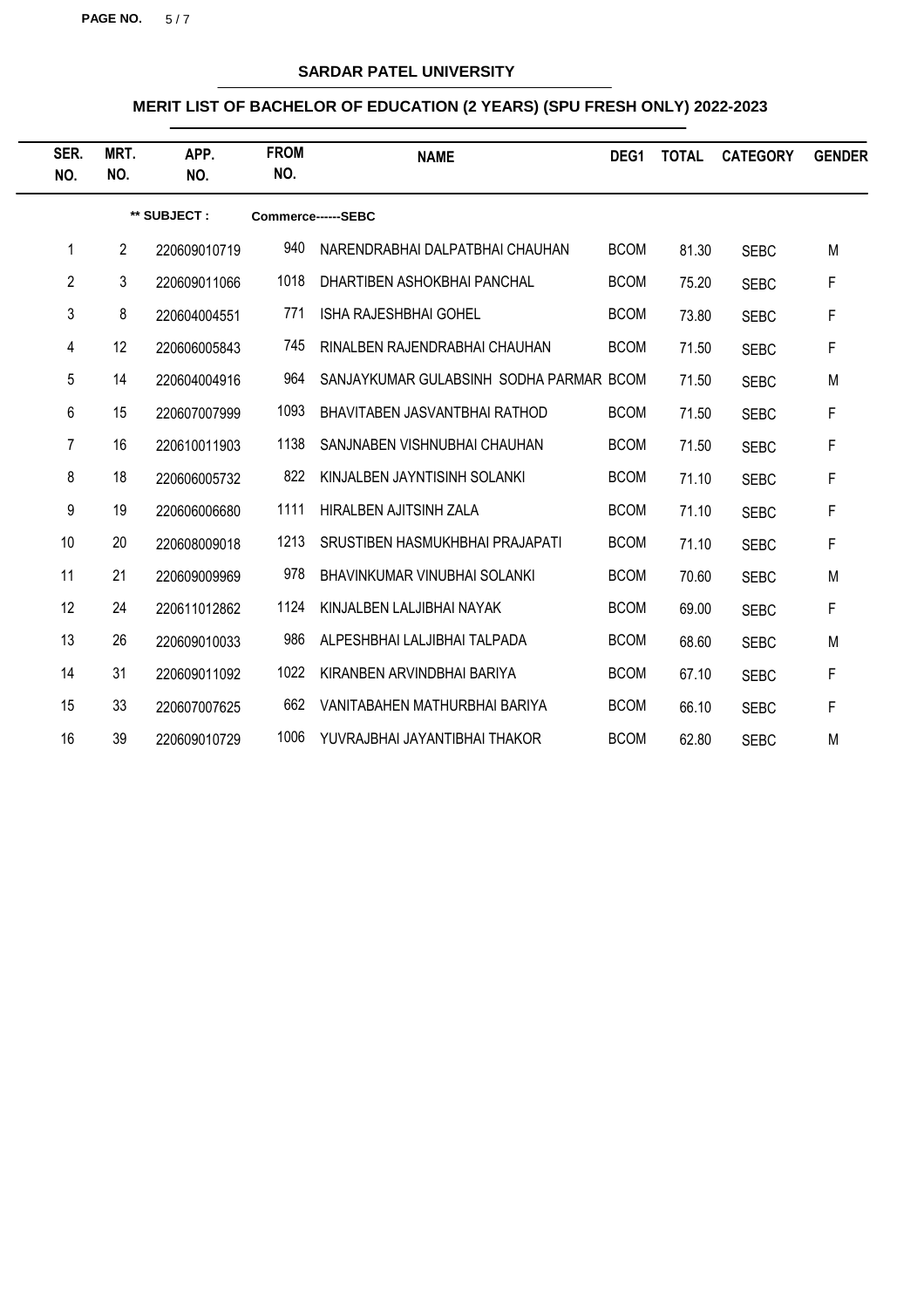**PAGE NO.** 6 / 7

# **SARDAR PATEL UNIVERSITY**

| SER.<br>NO. | MRT.<br>NO. | APP.<br>NO.    | <b>FROM</b><br>NO. | <b>NAME</b>               | DEG <sub>1</sub> | TOTAL | <b>CATEGORY</b> | <b>GENDER</b> |
|-------------|-------------|----------------|--------------------|---------------------------|------------------|-------|-----------------|---------------|
|             |             | $**$ SUBJECT : |                    | Commerce------EWS         |                  |       |                 |               |
|             | 34          | 220604004908   | 678                | YAGNESH PRAHLADBHAI JOSHI | <b>BCOM</b>      | 65.70 | EWS             | M             |